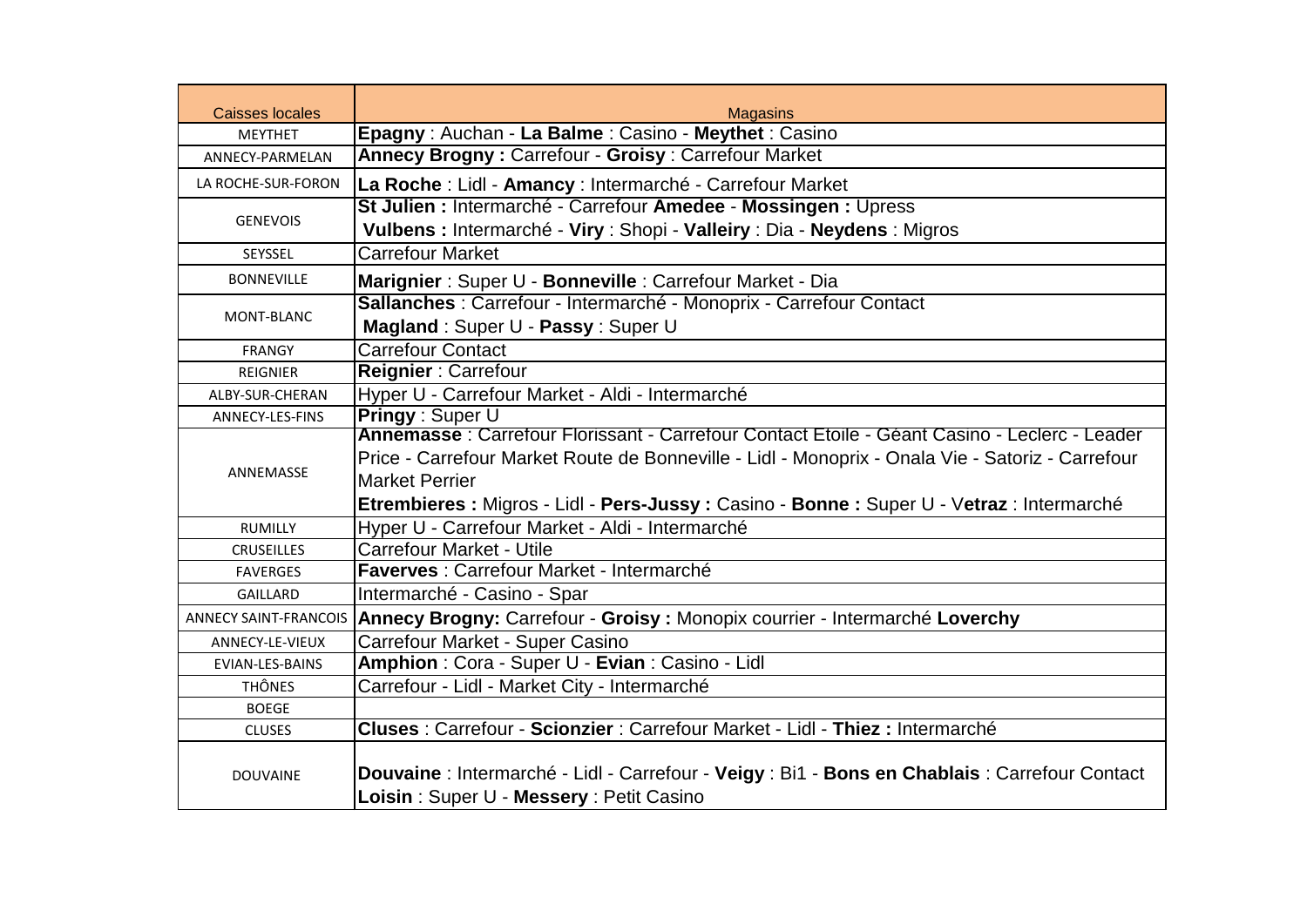|                           | <b>Thonon</b> : Intermarché - Casino - Carrefour Market Jules Ferry - Morcy - Thonon Vongy : Lidl - |  |  |
|---------------------------|-----------------------------------------------------------------------------------------------------|--|--|
| THONON-LES-BAINS          | <b>St Jean d'Aulps : Carrefour Market</b>                                                           |  |  |
|                           | Anthy: Carrefour Market - Sciez: Leclerc - Margencel: Carrefour - Leader Price                      |  |  |
| CHAMONIX                  | Super U Les Houches - Super U - Marché U - Carrefour Market Chamonix                                |  |  |
| <b>VALLEE DU GIFFRE</b>   | Taninges: Super U - Samoens: Carrefour Market                                                       |  |  |
| <b>BORNE ET ARAVIS</b>    | La Clusaz : Super U                                                                                 |  |  |
| SEYNOD                    | Seynod: Geant - Carrefour Market - Cran Gevrier: Casino - Leclerc                                   |  |  |
| VIUZ-EN-SALLAZ            | St Jeoire : Intermarché - Netto - Viuz en Sallaz : Casino                                           |  |  |
| <b>VALLEE D'AULPS</b>     | Casino shop - Carrefour market                                                                      |  |  |
| <b>HAUT VAL D'ARLY-</b>   |                                                                                                     |  |  |
| <b>MEGEVE</b>             | Megeve: Carrefour Market - Casino Demi-quartier - Praz sur Arly : Intermarché                       |  |  |
| <b>VALLEE D'ABONDANCE</b> | Intermarche La Chapelle d'Abondance                                                                 |  |  |